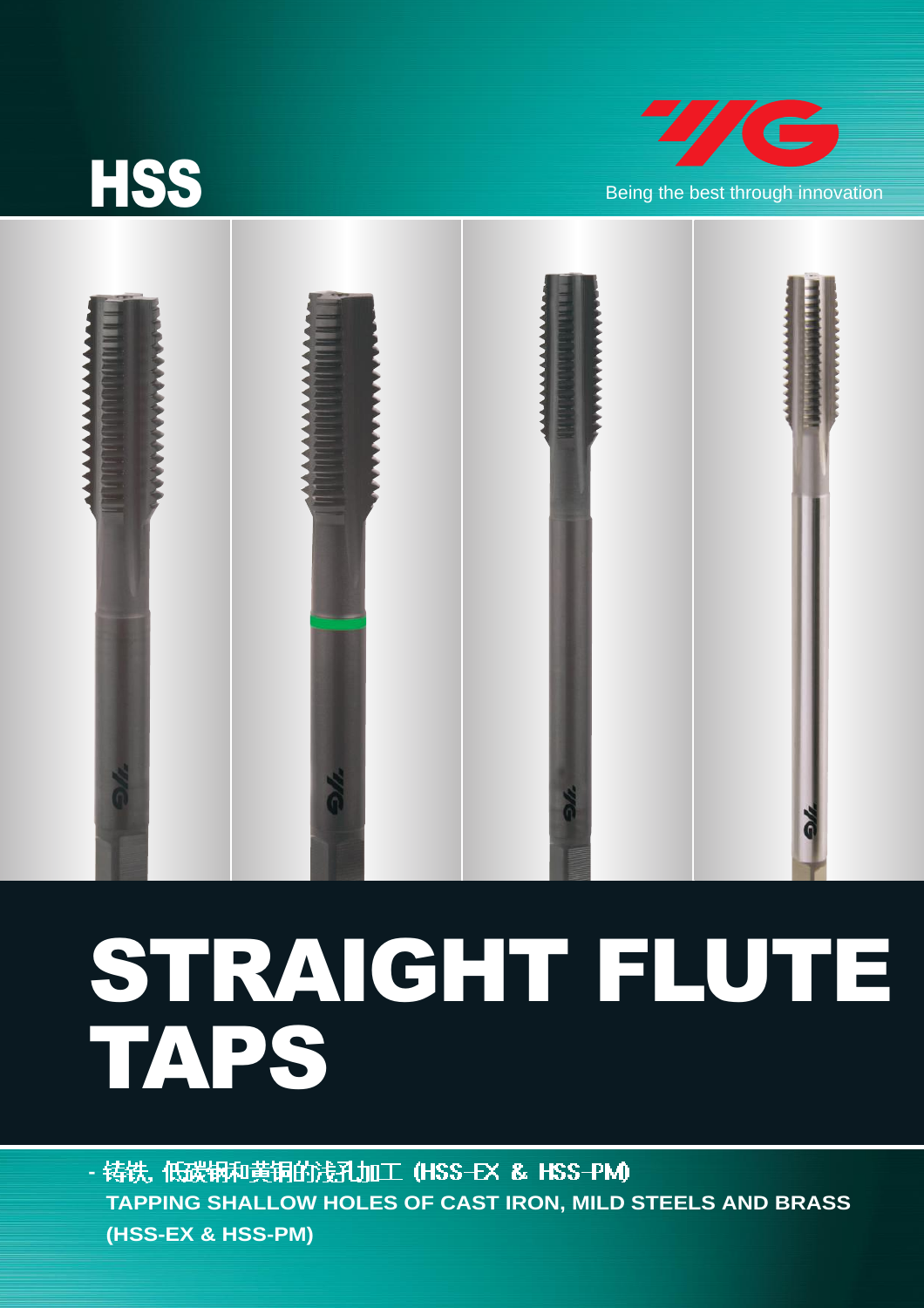## SELECTION GUIDE

直槽丝锥 / STRAIGHT FLUTE TAPS <del>转铁</del>, 低碳钢和黄铜的浅孔加工, HSS-EX & HSS-PM<br>Tapping Shallow Holes of Cast Iron, Mild Steels and Brass. HSS-EX & HSS-PM

### STRAIGHT FLUTE TAPS

| 项目                           | 型묵                                                        | 刀具材质             | 标准       | 工件材质             | 尺寸                  | 丝锥公差      | 倒角          | 表面处理                      | 页    |
|------------------------------|-----------------------------------------------------------|------------------|----------|------------------|---------------------|-----------|-------------|---------------------------|------|
| EDP No.                      | <b>MODEL</b>                                              | Tool<br>Material | Standard | Work<br>Material | <b>Dimensions</b>   | Tolerance | Chamfer     | Surface<br>Treatment      | PAGE |
| T3492<br>T3491               | <b></b><br><b>TERRITORIA ESCRIVAN</b><br><b>TERRITORY</b> | HSS-EX           | M        | <b>GS</b>        | I-STtin             | YH        | 1.5P / 5.0P | TiN                       | 427  |
| T1402<br>T1401               | <br>491331113313831                                       | HSS-EX           | M        | VA               | I-ST <sub>sus</sub> | YH        | 1.5P / 5.0P | Homo                      | 428  |
| <b>TM482</b><br><b>TM481</b> | <br><b><i><u><b>PERSONAL PROPERTY</b></u></i></b>         | HSS-PM           | M        | <b>HR</b>        | <b>I-STPM</b>       | YH        | 2.5P / 5.0P | <b>Bright</b>             | 429  |
| T4471<br>T4461               | <br>4989998899988888                                      | HSS-EX           | M        | GG               | I-STci              | YH        | 1.5P / 5.0P | <b>Nitrided</b><br>& Homo | 430  |
| T4442<br>T4432               | ,,,,,,,,,,,,,,,,,,<br>#0555515951188351                   | HSS-EX           | W        | GG               | I-STci              | YH        | 1.5P / 5.0P | Nitrided<br>& Homo        | 432  |

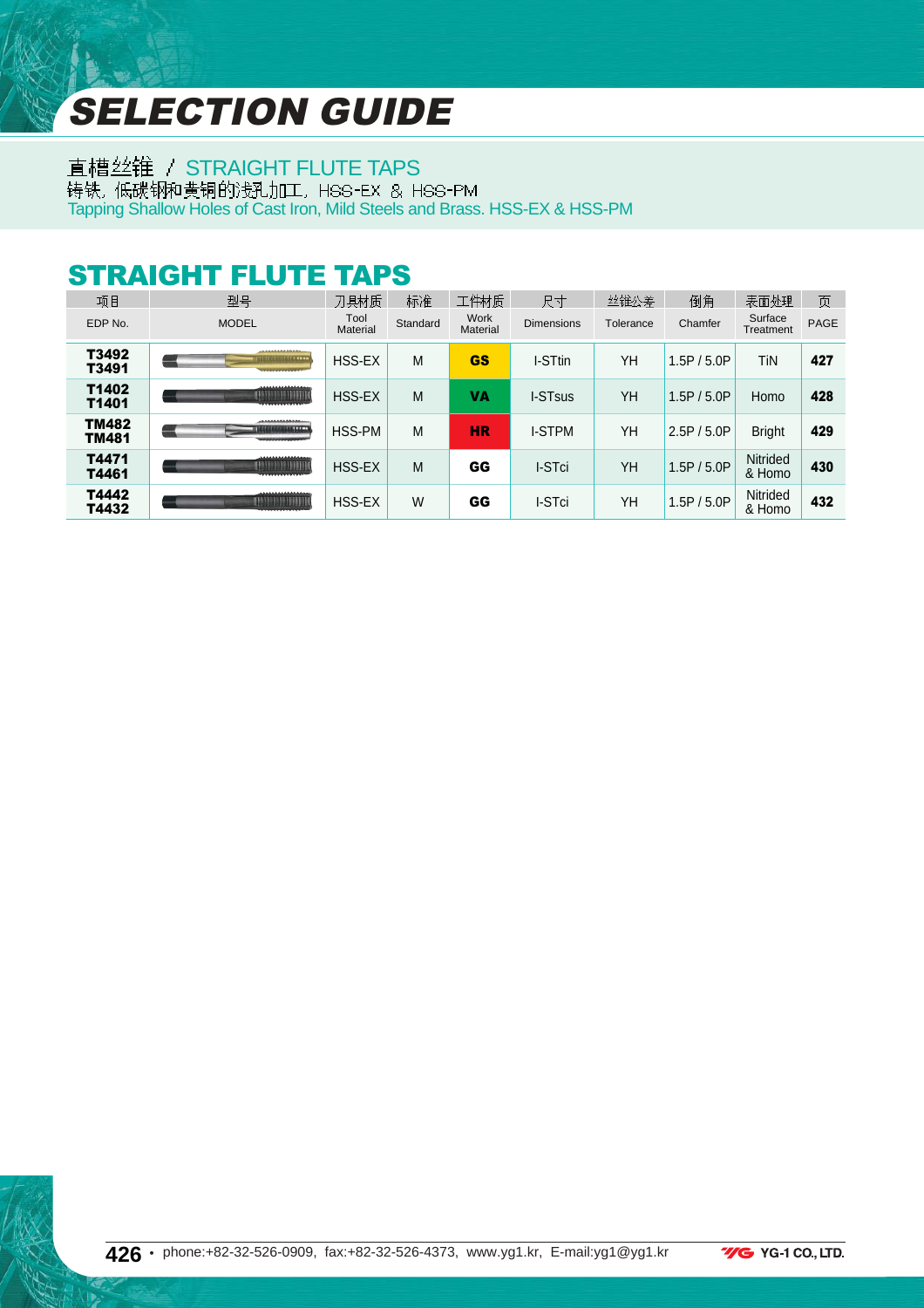

|                            |                                                                                                    |                         |                    |                                  |                          |                                  |                      |                      | $\odot$ : 优(Excellent)   | ○: 良(Good)                       |  |
|----------------------------|----------------------------------------------------------------------------------------------------|-------------------------|--------------------|----------------------------------|--------------------------|----------------------------------|----------------------|----------------------|--------------------------|----------------------------------|--|
| 低碳钢                        | 中碳钢                                                                                                | 高碳钢                     | 合金钢                |                                  | 硬化钢                      | 不锈钢                              | 工具钢                  | 铸钢                   | 铸铁                       | 高强度铸铁                            |  |
| Low<br><b>Carbon Steel</b> | Meduim<br>Carbon Steel                                                                             | High<br>Carbon Steel    | Alloy<br>Steel     |                                  | Hardened<br><b>Steel</b> | <b>Stainless</b><br><b>Steel</b> | Tool<br><b>Steel</b> | Cast<br><b>Steel</b> | Cast<br>Iron             | <b>High Tension</b><br>Čast Iron |  |
| $\sim$ C <sub>0.25</sub>   | $CO.25 - CO.45$                                                                                    | $C0.45$ ~               | <b>SCM</b>         |                                  | $HRc25 \sim 45$          | <b>SUS</b>                       | <b>SKD</b>           | <b>SC</b>            | FC                       | <b>FCD</b>                       |  |
|                            |                                                                                                    | ○                       |                    |                                  |                          |                                  |                      |                      |                          |                                  |  |
| 铜                          | 黄铜                                                                                                 | 铸铜                      | 铝轧                 | 铸铝                               | 铸镁                       | 铸锌                               | 钛合金                  | 镍合金                  | 热固性塑料                    | 热塑性塑料                            |  |
| Copper                     | <b>Brass</b>                                                                                       | <b>Brass</b><br>Casting | Aluminum<br>Rolled | Aluminum<br><b>Alloy Casting</b> | Magnesium<br>Casting     | <b>Zinc Alloy</b><br>Casting     | <b>Ti Alloy</b>      | Ni Alloy             | Thermosetting<br>plastic | thermoplastic                    |  |
| Cu                         | <b>Bs</b>                                                                                          | PB                      | <b>AL</b>          | AC, ADC                          | MC.                      | ZDC                              |                      |                      |                          |                                  |  |
| ∩                          | ∩                                                                                                  | C                       | ∩                  |                                  | O                        |                                  |                      |                      |                          |                                  |  |
| <i>'4</i> G                | phone:+82-32-526-0909, fax:+82-32-526-4373, www.yg1.kr, E-mail:yg1@yg1.kr<br>427<br>YG-1 CO., LTD. |                         |                    |                                  |                          |                                  |                      |                      |                          |                                  |  |

**HSS** 

M10 **×** 1.5 M10 **×** 1.25 M12 **×** 1.75 M12 **×** 1.5 M12 **×** 1.25 M12 **×** 1  $M14 \times 2$  $M14 \times 1.5$ M16 **×** 2 M16 **×** 1.5 M18 **×** 2.5 M18 **×** 1.5 M20 **×** 2.5 M20 **×** 1.5

**T3492423 T3492432 T3492503 T3492513 T3492522 T3492532 T3492543 T3492553 T3492603 T3492613 T3492653 T3492673 T3492703 T3492723** **T3491423 T3491432 T3491503 T3491513 T3491522 T3491532 T3491543 T3491553 T3491603 T3491613 T3491653 T3491673 T3491703 T3491723** YH3 YH2 YH3 YH<sub>3</sub> YH2 YH2 YH3 YH3 YH3 YH3 YH3 YH3 YH3 YH3

7 7 8.5 8.5 8.5 8.5 10.5 10.5 12.5 12.5 14  $1<sub>1</sub>$ 15 15

5.5 5.5 6.5 6.5 6.5 6.5 **8** 8 10  $1<sub>0</sub>$ 11 11 12 12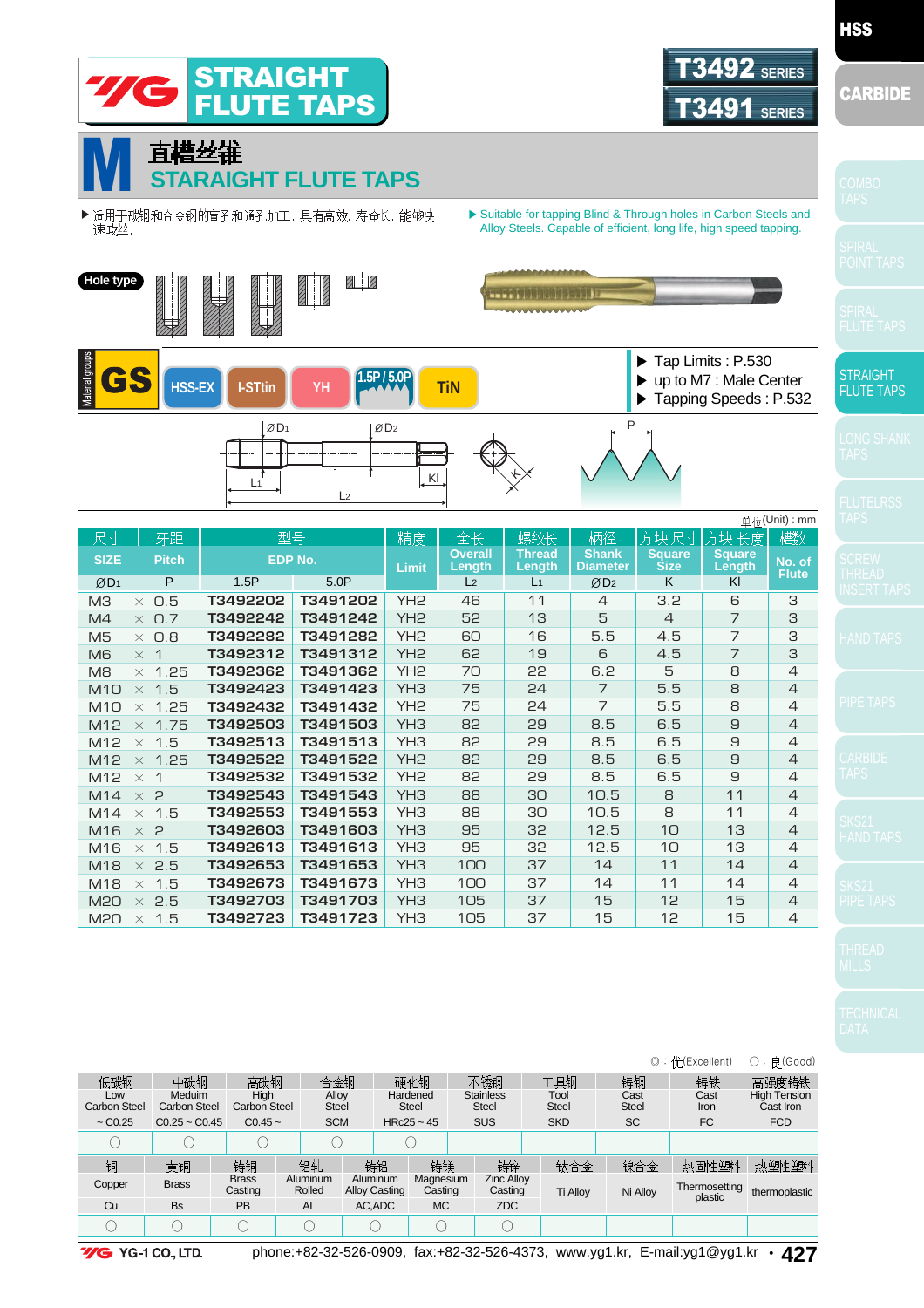





**Hole type**





- ▶ 适用于不锈钢, 铬钢, 铬钼钢和其他逐硬化的具有韧性材料的盲孔 → ▶ Suitable for tapping Blind & Through holes in Stainless Steels 和通孔加工
	- Chrome Steels, Chrome Molybdenum Steels and other ductile materials with great tendency to work harden.





|                                     |          |                |                 |                          |                         |                                 |                              |                         | 单位(Unit): mm           |
|-------------------------------------|----------|----------------|-----------------|--------------------------|-------------------------|---------------------------------|------------------------------|-------------------------|------------------------|
| 尺寸<br>牙距                            |          | 型号             | 精度              | 全长                       | 螺纹长                     | 柄径                              | 方块 尺寸                        | 方块<br>长度                | 槽数                     |
| <b>SIZE</b><br><b>Pitch</b>         |          | <b>EDP No.</b> | Limit           | <b>Overall</b><br>Length | <b>Thread</b><br>Length | <b>Shank</b><br><b>Diameter</b> | <b>Square</b><br><b>Size</b> | <b>Square</b><br>Length | No. of<br><b>Flute</b> |
| P<br>ØD1                            | 1.5P     | 5.0P           |                 | L <sub>2</sub>           | L <sub>1</sub>          | ØD2                             | K                            | KI                      |                        |
| $\times$ 0.5<br>MЗ                  | T1402202 | T1401202       | YH <sub>2</sub> | 46                       | 11                      | 4                               | 3.2                          | 6                       | З                      |
| M <sub>4</sub><br>$\times$ 0.7      | T1402242 | T1401242       | YH <sub>2</sub> | 52                       | 13                      | 5                               | $\overline{4}$               | 7                       | З                      |
| M <sub>5</sub><br>$\times$ 0.8      | T1402282 | T1401282       | YH <sub>2</sub> | 60                       | 16                      | 5.5                             | 4.5                          | 7                       | З                      |
| M <sub>6</sub><br>$\times$ 1        | T1402312 | T1401312       | YH <sub>2</sub> | 62                       | 19                      | 6                               | 4.5                          | 7                       | З                      |
| M <sub>8</sub><br>$\times$ 1.25     | T1402362 | T1401362       | YH <sub>2</sub> | 70                       | 55                      | 6.2                             | 5                            | 8                       | З                      |
| $\times$ 1.5<br>M10                 | T1402423 | T1401423       | YH <sub>3</sub> | 75                       | 24                      | 7                               | 5.5                          | 8                       | З                      |
| 1.25<br>M <sub>10</sub><br>$\times$ | T1402432 | T1401432       | YH <sub>2</sub> | 75                       | 24                      | $\overline{7}$                  | 5.5                          | 8                       | З                      |
| 1.75<br>M12<br>$\times$             | T1402503 | T1401503       | YH <sub>3</sub> | 82                       | 29                      | 8.5                             | 6.5                          | $\mathsf g$             | З                      |
| M12<br>1.5<br>$\times$              | T1402513 | T1401513       | YH <sub>2</sub> | 82                       | 29                      | 8.5                             | 6.5                          | 9                       | З                      |
| 1.25<br>M12<br>$\times$             | T1402522 | T1401522       | YH <sub>2</sub> | 82                       | 29                      | 8.5                             | 6.5                          | 9                       | З                      |
| M12<br>$\overline{1}$<br>$\times$   | T1402532 | T1401532       | YH3             | 82                       | 29                      | 8.5                             | 6.5                          | 9                       | З                      |
| $\times$ 2<br>M14                   | T1402543 | T1401543       | YH <sub>3</sub> | 88                       | 30                      | 10.5                            | 8                            | 11                      | $\overline{4}$         |
| M14<br>1.5<br>$\times$              | T1402553 | T1401553       | YH <sub>3</sub> | 88                       | 30                      | 10.5                            | 8                            | 11                      | $\overline{4}$         |
| $\overline{c}$<br>M16<br>$\times$   | T1402603 | T1401603       | YH <sub>3</sub> | 95                       | 32                      | 12.5                            | 10                           | 13                      | $\overline{4}$         |
| M16<br>1.5<br>$\times$              | T1402613 | T1401613       | YH <sub>3</sub> | 95                       | 32                      | 12.5                            | 10                           | 13                      | $\overline{4}$         |
| M18<br>2.5<br>$\times$              | T1402653 | T1401653       | YH <sub>3</sub> | 100                      | 37                      | 14                              | 11                           | 14                      | $\overline{4}$         |
| M18<br>1.5<br>$\times$              | T1402673 | T1401673       | YH <sub>3</sub> | 100                      | 37                      | 14                              | 11                           | 14                      | 4                      |
| 2.5<br>M20<br>$\times$              | T1402703 | T1401703       | YH <sub>3</sub> | 105                      | 37                      | 15                              | 12                           | 15                      | $\overline{4}$         |
| M20<br>1.5<br>$\times$              | T1402723 | T1401723       | YH <sub>3</sub> | 105                      | 37                      | 15                              | 12                           | 15                      | 4                      |
| 2.5<br>M22<br>$\times$              | T1402743 | T1401743       | YH <sub>3</sub> | 115                      | 38                      | 17                              | 13                           | 16                      | $\overline{4}$         |
| 1.5<br>M22<br>$\times$              | T1402763 | T1401763       | YH3             | 115                      | 38                      | 17                              | 13                           | 16                      | $\overline{4}$         |

◎ : 优(Excellent) ○ : 良(Good) 合金钢 硬化钢 不锈钢 工具钢 铸钢 铸铁 高强度铸铁 低碳钢 中碳钢 高碳钢 Low Meduim **Hardened Stainless** Cast High Carbon Steel Alloy Steel Tool Steel Cast Steel High Tension Cast Iron Carbon Steel Carbon Steel **Steel Steel** Iron  $CO.25 - CO.45$  $C0.45 -$ **SCM**  $HRC25 \sim 45$ SUS **SKD SC** FC FCD  $~1 - 0.25$  $\circledcirc$ 铜 黄铜 铸铜 铅轧 铸铝 辯美 铸锌 钛合金 镍合金 热固性塑料 热塑性塑料 Brass Aluminum Rolled Aluminum Alloy Casting Magnesium Casting Zinc Alloy Casting Copper Brass Ti Alloy Ni Alloy Thermosetting<br>plastic **Casting** thermoplastic PB AC,ADC MC ZDC Cu Bs AL  $\bigcirc$ 

**428 •** phone:+82-32-526-0909, fax:+82-32-526-4373, www.yg1.kr, E-mail:yg1@yg1.kr

**VG** YG-1 CO., LTD.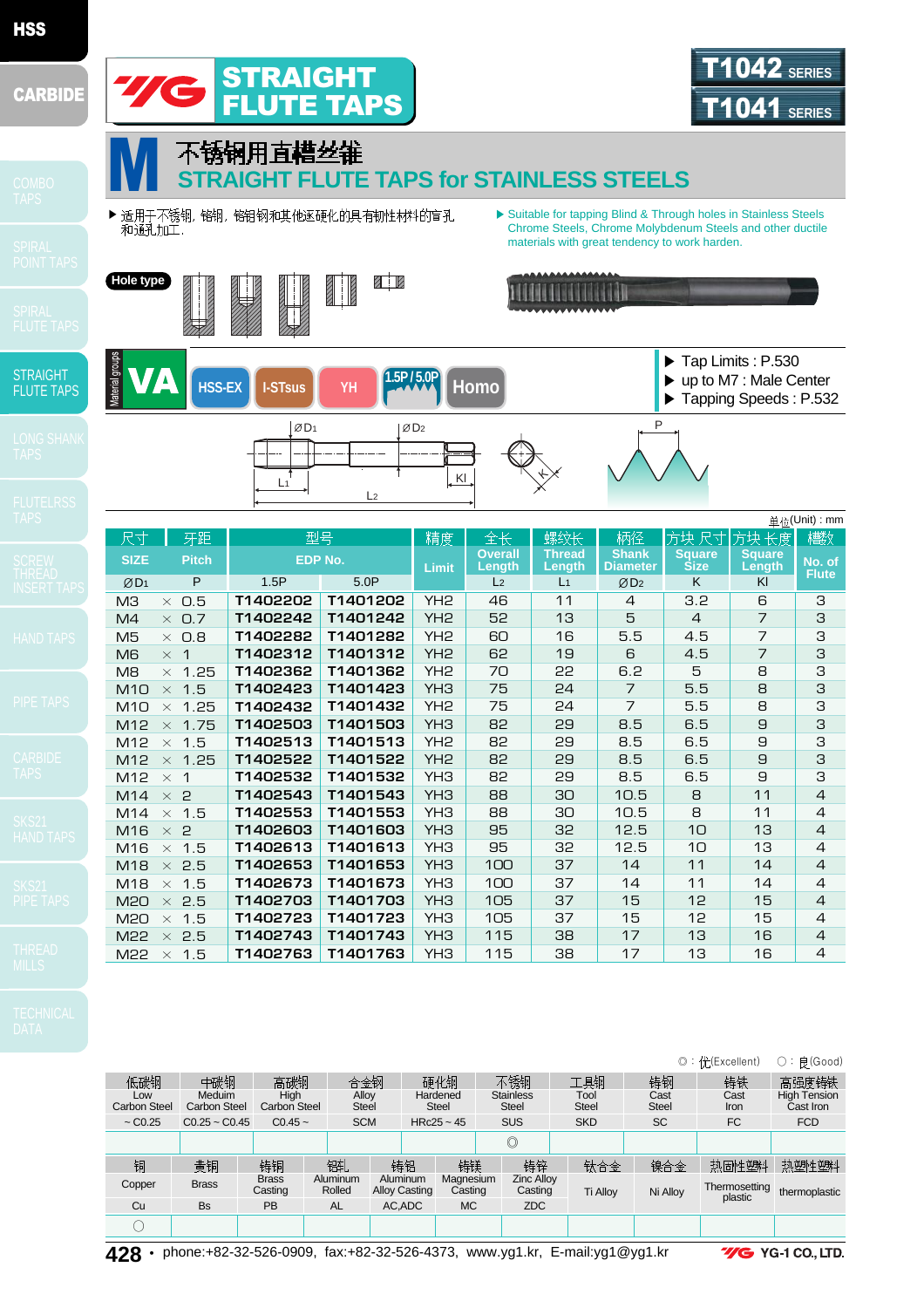

| nand | a ma | œ |
|------|------|---|

◎ : (Excellent) ◯ : (Good) 工具钢 低碳钢 中碳钢 高碳钢 合金钢 硬化钢 不锈钢 铸钢 铸铁 高强度铸铁 Low Meduim **High** Hardened **Stainless** Tool Cast Alloy Steel Cast Steel High Tension Cast Iron Carbon Steel Carbon Steel Carbon Steel Steel Steel Steel Iron **SKD SC**  $CO.25 \sim CO.45$  $C_0$ .45 ~ **SCM SUS** FC FCD  $~1$  CO 25  $HRc25 \approx 45$ ○◎◎ ○ 铜 黄铜 铸铜 铝轧 铸铝 铸镁 铸锌 钛合金 镍合金 热固性塑料 热塑性塑料 Brass Aluminum Aluminum Zinc Alloy Magnesium Casting Copper Brass Alloy Casting Ti Alloy Ni Alloy Thermosetting<br>plastic **Casting** Rolled Casting thermoplastic Cu Bs PB AL AC,ADC MC ZDC

**VG** YG-1 CO., LTD.

M6 **×** 1 M8 **×** 1.25 M10 **×** 1.5 M10 **×** 1.25 M12 **×** 1.75 M12 **×** 1.5 M12 **×** 1.25 M12 **×** 1 M14 **×** 2 M14 **×** 1.5 M16 **×** 2 M16 **×** 1.5 M18 **×** 2.5 M18 **×** 1.5 M20 **×** 2.5 M20 **×** 1.5 M22 **×** 2.5 M22 **×** 1.5

**TM482312 TM482362 TM482423 TM482432 TM482503 TM482513 TM482522 TM482532 TM482543 TM482553 TM482603 TM482613 TM482653 TM482673 TM482703 TM482723 TM482743 TM482763**

**TM481312 TM481362 TM481423 TM481432 TM481503 TM481513 TM481522 TM481532 TM481543 TM481553 TM481603 TM481613 TM481653 TM481673 TM481703 TM481723 TM481743 TM481763** YH2 YH2 YH3 YH2 YH3 YH<sub>3</sub> YH2 YH<sub>2</sub> YH3 YH3 YH3 YH3 YH3 YH3 YH3 YH3 YH<sub>3</sub> YH3

6 6.2 7 7 8.5 8.5 8.5 8.5  $10.5$  $10.5$ 12.5 12.5 14  $1<sub>1</sub>$ 15 15 17 17

4.5 5 5.5 5.5 6.5 6.5 6.5 6.5 8 8 10  $1<sup>1</sup>$ 11 11 12 12 13 13

phone:+82-32-526-0909, fax:+82-32-526-4373, www.yg1.kr, E-mail:yg1@yg1.kr **• 429**

**HSS**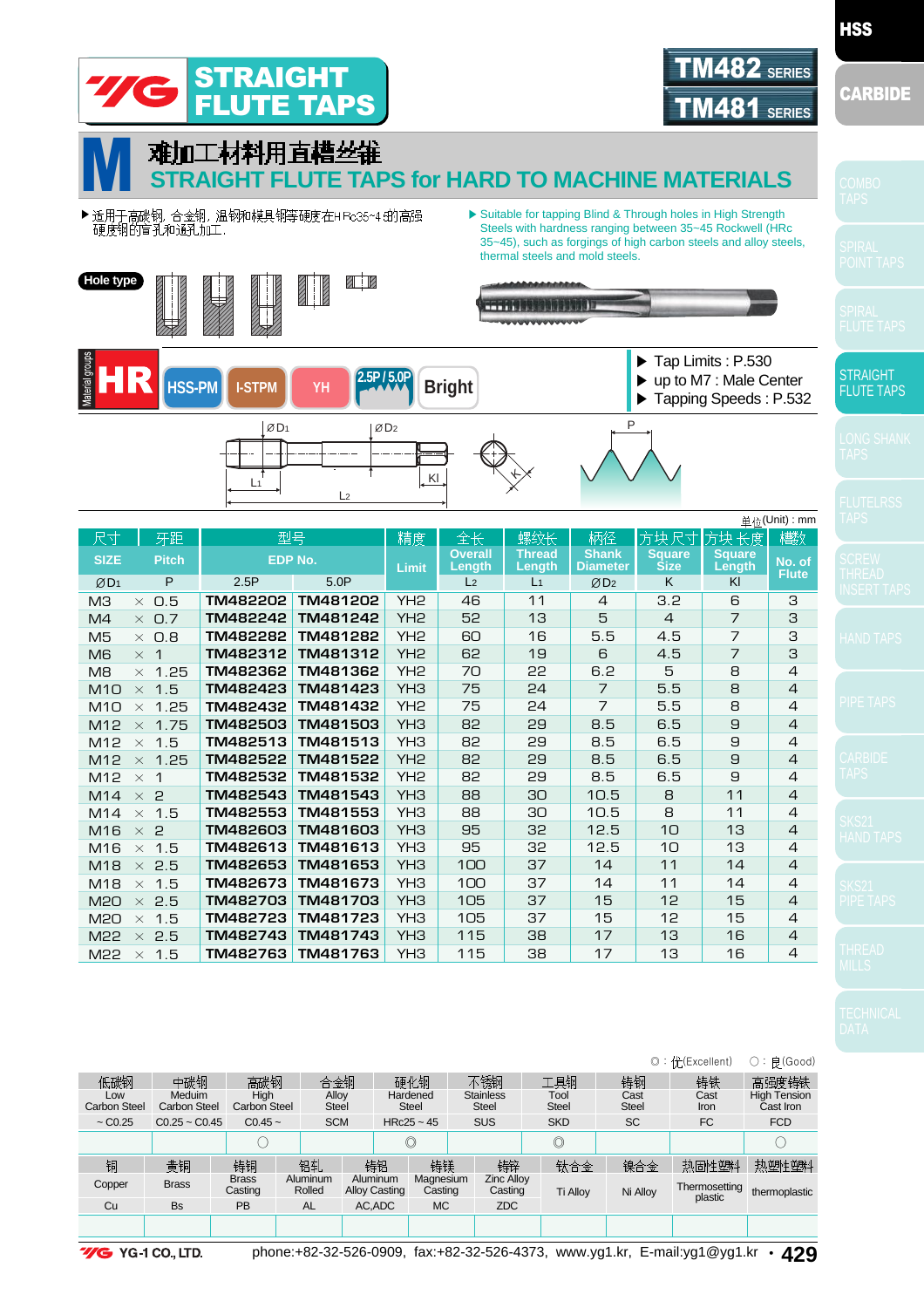







|                            |                               |                         |                    |                                  |                          |                      |  |                              |                                  |           | $\odot$ : 优(Excellent)   | ○: 良(Good)           |                     |                                  |
|----------------------------|-------------------------------|-------------------------|--------------------|----------------------------------|--------------------------|----------------------|--|------------------------------|----------------------------------|-----------|--------------------------|----------------------|---------------------|----------------------------------|
| 低碳钢                        | 中碳钢                           | 高碳钢                     | 合金钢                |                                  |                          | 硬化钢                  |  | 不锈钢                          | 工具钢                              | 铸钢        | 铸铁                       | 高强度铸铁                |                     |                                  |
| Low<br><b>Carbon Steel</b> | Meduim<br><b>Carbon Steel</b> | High<br>Carbon Steel    | Alloy<br>Steel     |                                  | Hardened<br><b>Steel</b> |                      |  |                              | <b>Stainless</b><br><b>Steel</b> |           | Tool<br><b>Steel</b>     | Cast<br><b>Steel</b> | Cast<br><b>Iron</b> | <b>High Tension</b><br>Cast Iron |
| $\sim$ C <sub>0.25</sub>   | $CO.25 - CO.45$               | $C0.45$ ~               | <b>SCM</b>         |                                  |                          | $HRc25 - 45$         |  | <b>SUS</b>                   | <b>SKD</b>                       | <b>SC</b> | FC                       | <b>FCD</b>           |                     |                                  |
|                            |                               |                         |                    |                                  |                          |                      |  |                              |                                  |           | $\circledcirc$           | $\circledcirc$       |                     |                                  |
| 铜                          | 黄铜                            | 铸铜                      | 铅轧                 | 铸铝                               |                          | 铸镁                   |  | 铸锌                           | 钛合金                              | 镍合金       | 热固性塑料                    | 热塑性塑料                |                     |                                  |
| Copper                     | <b>Brass</b>                  | <b>Brass</b><br>Casting | Aluminum<br>Rolled | Aluminum<br><b>Alloy Casting</b> |                          | Magnesium<br>Casting |  | <b>Zinc Alloy</b><br>Casting | <b>Ti Allov</b>                  | Ni Alloy  | Thermosetting<br>plastic | thermoplastic        |                     |                                  |
| Cu                         | <b>Bs</b>                     | PB                      | <b>AL</b>          | AC.ADC                           |                          | <b>MC</b>            |  | ZDC                          |                                  |           |                          |                      |                     |                                  |
|                            |                               |                         |                    |                                  |                          |                      |  |                              |                                  |           |                          |                      |                     |                                  |

**430 •** phone:+82-32-526-0909, fax:+82-32-526-4373, www.yg1.kr, E-mail:yg1@yg1.kr

**VG** YG-1 CO., LTD.

▶ ▶ Suitable for tapping Blind & Through holes in Grey Cast Iron, **Hole type**  $2|2$ **CONTROL** 

**铸铁用直槽丝锥**<br>STRAIGHT FLUTE TAPS for CAST IRONS

Nodular Cast Iron, Malleable Cast Iron Brass Casting and other similar materials.

**ATALIANA** 



|                                       |                      |                 |                          |                         |                                 |                              |                         | 单位(Unit): mm           |
|---------------------------------------|----------------------|-----------------|--------------------------|-------------------------|---------------------------------|------------------------------|-------------------------|------------------------|
| 牙距<br>尺寸                              | 型号                   | 精度              | 全长                       | 螺纹长                     | 柄径                              | 方块 尺寸                        | 方块长度                    | 槽数                     |
| <b>SIZE</b><br><b>Pitch</b>           | EDP No.              | <b>Limit</b>    | <b>Overall</b><br>Length | <b>Thread</b><br>Length | <b>Shank</b><br><b>Diameter</b> | <b>Square</b><br><b>Size</b> | <b>Square</b><br>Length | No. of<br><b>Flute</b> |
| P<br>ØD <sub>1</sub>                  | 1.5P<br>5.0P         |                 | L <sub>2</sub>           | L <sub>1</sub>          | ØD2                             | K                            | KI                      |                        |
| M <sup>2</sup><br>O.4<br>$\times$     | T4471133<br>T4461133 | YH <sub>3</sub> | 40                       | 7.5                     | З                               | 2.5                          | 5                       | З                      |
| M <sub>2</sub> .2<br>0.45<br>$\times$ | T4471153<br>T4461153 | YH <sub>3</sub> | 42                       | 8.5                     | З                               | 2.5                          | 5                       | 3                      |
| M2.3<br>O.4<br>$\times$               | T4471193<br>T4461193 | YH <sub>3</sub> | 42                       | 8.5                     | З                               | 2.5                          | 5                       | З                      |
| M2.5<br>0.45<br>$\times$              | T4471173<br>T4461173 | YH <sub>3</sub> | 44                       | 8.5                     | 3                               | 2.5                          | 5                       | 3                      |
| M <sub>2.6</sub><br>$\times$ 0.45     | T4471493<br>T4461493 | YH <sub>3</sub> | 44                       | 8.5                     | 3                               | 2.5                          | 5                       | З                      |
| M <sub>3</sub><br>$\times$ 0.5        | T4471203<br>T4461203 | YH <sub>3</sub> | 46                       | 11                      | $\overline{4}$                  | 3.2                          | 6                       | 3                      |
| M3.5<br>O.6<br>$\times$               | T4471223<br>T4461223 | YH <sub>3</sub> | 48                       | 13                      | $\overline{4}$                  | 3.2                          | 6                       | З                      |
| M <sub>4</sub><br>$\times$ 0.7        | T4471243<br>T4461243 | YH <sub>3</sub> | 52                       | 13                      | 5                               | $\overline{4}$               | $\overline{7}$          | $\overline{4}$         |
| M <sub>5</sub><br>$\times$ 0.8        | T4471283<br>T4461283 | YH <sub>3</sub> | 60                       | 16                      | 5.5                             | 4.5                          | $\overline{7}$          | $\overline{4}$         |
| M <sub>6</sub><br>$\times$ 1          | T4471313<br>T4461313 | YH <sub>3</sub> | 62                       | 19                      | 6                               | 4.5                          | $\overline{7}$          | $\overline{4}$         |
| 1.25<br>M <sub>8</sub><br>$\times$    | T4471364<br>T4461364 | YH4             | 70                       | 55                      | 6.2                             | 5                            | 8                       | $\overline{4}$         |
| 1.5<br>M <sub>10</sub><br>$\times$    | T4471424<br>T4461424 | YH4             | 75                       | 24                      | $\overline{7}$                  | 5.5                          | 8                       | $\overline{4}$         |
| 1.25<br>M <sub>10</sub><br>$\times$   | T4471434<br>T4461434 | YH4             | 75                       | 24                      | $\overline{7}$                  | 5.5                          | 8                       | 4                      |
| 1.75<br>M12<br>$\times$               | T4471505<br>T4461505 | YH <sub>5</sub> | 82                       | 29                      | 8.5                             | 6.5                          | 9                       | $\overline{4}$         |
| M12<br>1.5<br>$\times$                | T4471514<br>T4461514 | YH4             | 82                       | 29                      | 8.5                             | 6.5                          | 9                       | $\overline{4}$         |
| 1.25<br>M12<br>$\times$               | T4471524<br>T4461524 | YH4             | 82                       | 56                      | 8.5                             | 6.5                          | 9                       | $\overline{4}$         |
| M12<br>1<br>$\times$                  | T4471533<br>T4461533 | YH <sub>3</sub> | 82                       | 29                      | 8.5                             | 6.5                          | 9                       | 4                      |
| $\times$ 2<br>M <sub>14</sub>         | T4471545<br>T4461545 | YH <sub>5</sub> | 88                       | 30                      | 10.5                            | 8                            | 11                      | $\overline{4}$         |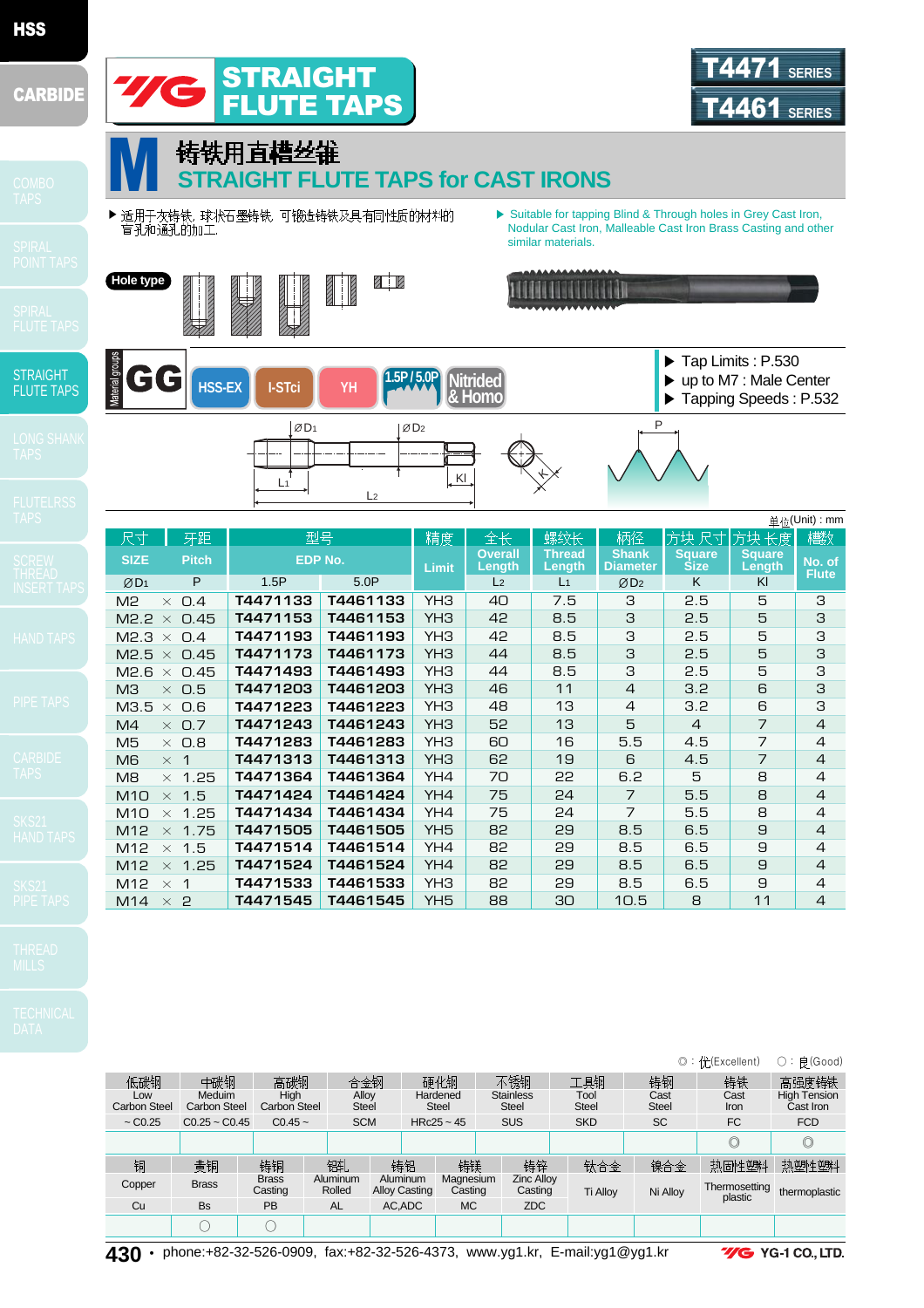

|                             |                 |          |          | $+1$ <sup>x</sup> ( $\sim$ $+$ $\sim$ $+$ $\sim$ $+$ $\sim$ $+$ |                |                |                 |               |               |                |  |  |
|-----------------------------|-----------------|----------|----------|-----------------------------------------------------------------|----------------|----------------|-----------------|---------------|---------------|----------------|--|--|
| 尺寸                          | 牙距              |          | 型号       | 精度                                                              | 全长             | 螺纹长            | 柄径              | 方块尺寸          | 方块 长度         | 槽数             |  |  |
| <b>SIZE</b>                 | <b>Pitch</b>    |          | EDP No.  |                                                                 | <b>Overall</b> | Thread         | <b>Shank</b>    | <b>Square</b> | <b>Square</b> | No. of         |  |  |
|                             |                 |          |          | Limit                                                           | Length         | Length         | <b>Diameter</b> | <b>Size</b>   | <b>Length</b> | <b>Flute</b>   |  |  |
| ØD1                         | P               | 1.5P     | 5.0P     |                                                                 | L <sub>2</sub> | L <sub>1</sub> | ØD2             | K             | KI            |                |  |  |
| M14<br>$\times$             | 1.5             | T4471554 | T4461554 | YH4                                                             | 88             | 30             | 10.5            | 8             | 11            | $\overline{4}$ |  |  |
| M16<br>$\times$             | $\mathsf{P}$    | T4471605 | T4461605 | YH <sub>5</sub>                                                 | 95             | 32             | 12.5            | 10            | 13            | $\overline{4}$ |  |  |
| M16<br>$\times$             | 1.5             | T4471614 | T4461614 | YH4                                                             | 95             | 32             | 12.5            | 10            | 13            | $\overline{4}$ |  |  |
| M18                         | 2.5<br>$\times$ | T4471655 | T4461655 | YH <sub>5</sub>                                                 | 100            | 37             | 14              | 11            | 14            | $\overline{4}$ |  |  |
| M18                         | 1.5<br>$\times$ | T4471674 | T4461674 | YH4                                                             | 100            | 37             | 14              | 11            | 14            | $\overline{4}$ |  |  |
| M <sub>20</sub>             | 2.5<br>$\times$ | T4471705 | T4461705 | YH <sub>5</sub>                                                 | 105            | 37             | 15              | 12            | 15            | $\overline{4}$ |  |  |
| M20<br>$\times$             | 1.5             | T4471724 | T4461724 | YH4                                                             | 105            | 37             | 15              | 12            | 15            | $\overline{4}$ |  |  |
| M22<br>$\times$             | 2.5             | T4471745 | T4461745 | YH <sub>5</sub>                                                 | 115            | 38             | 17              | 13            | 16            | $\overline{4}$ |  |  |
| M22<br>$\times$             | 1.5             | T4471764 | T4461764 | YH4                                                             | 115            | 38             | 17              | 13            | 16            | 4              |  |  |
| M <sub>24</sub>             | 3<br>$\times$   | T4471785 | T4461785 | YH <sub>5</sub>                                                 | 120            | 45             | 19              | 15            | 18            | $\overline{a}$ |  |  |
| M24<br>$\times$             | 1.5             | T4471804 | T4461804 | YH <sub>5</sub>                                                 | 120            | 45             | 19              | 15            | 18            | $\overline{4}$ |  |  |
| M <sub>25</sub><br>$\times$ | 1.5             | T4471834 | T4461834 | YH4                                                             | 125            | 45             | 19              | 15            | 18            | $\overline{4}$ |  |  |
| M26<br>$\times$             | 1.5             | T4471854 | T4461854 | YH4                                                             | 125            | 45             | 20              | 15            | 18            | 4              |  |  |
| M <sub>27</sub>             | 3<br>$\times$   | T4471865 | T4461865 | YH <sub>5</sub>                                                 | 130            | 45             | 20              | 15            | 18            | $\overline{4}$ |  |  |
| M <sub>27</sub><br>$\times$ | 1.5             | T4471884 | T4461884 | YH4                                                             | 130            | 45             | 20              | 15            | 18            | $\overline{4}$ |  |  |
| M <sub>28</sub>             | 1.5<br>$\times$ | T4471914 | T4461914 | YH4                                                             | 130            | 45             | 21              | 17            | 20            | $\overline{4}$ |  |  |
| <b>M30</b>                  | 3.5<br>$\times$ | T4471946 | T4461946 | YH <sub>6</sub>                                                 | 135            | 48             | 53              | 17            | 20            | $\overline{4}$ |  |  |
| <b>M30</b><br>$\times$      | 1.5             | T4471974 | T4461974 | YH4                                                             | 135            | 45             | 23              | 17            | 20            | $\overline{4}$ |  |  |

◎ : 优(Excellent) ○ : 良(Good) 低碳钢 高碳钢 合金钢 硬化钢 不锈钢 工具钢 铸钢 铸铁 高强度铸铁 中碳钢 Low Meduim Hardened **Stainless** Cast High Carbon Steel Alloy Steel Tool Steel Cast Steel High Tension Cast Iron Carbon Steel Carbon Steel Steel **Steel** Iron  $~10.25$  $CO.25 - CO.45$  $CO.45 -$ **SCM** HRc25 ~ 45 SUS **SKD SC** FC **FCD**  $\circ$   $\circ$ 铜 黄铜 铸铜 铝轧 铸铝 铸镁 铸锌 钛合金 镍合金 热固性塑料 热塑性塑料 Aluminum Brass Casting Aluminum Alloy Casting Magnesium Casting Zinc Alloy Casting Copper Brass Ti Alloy Ni Alloy Thermosetting<br>plastic Rolled thermoplastic PB AC,ADC MC ZDC Cu Bs AL  $\cap$  0

**HSS** 

#### STRAIGHT FLUTE TAPS



phone:+82-32-526-0909, fax:+82-32-526-4373, www.yg1.kr, E-mail:yg1@yg1.kr **• 431**